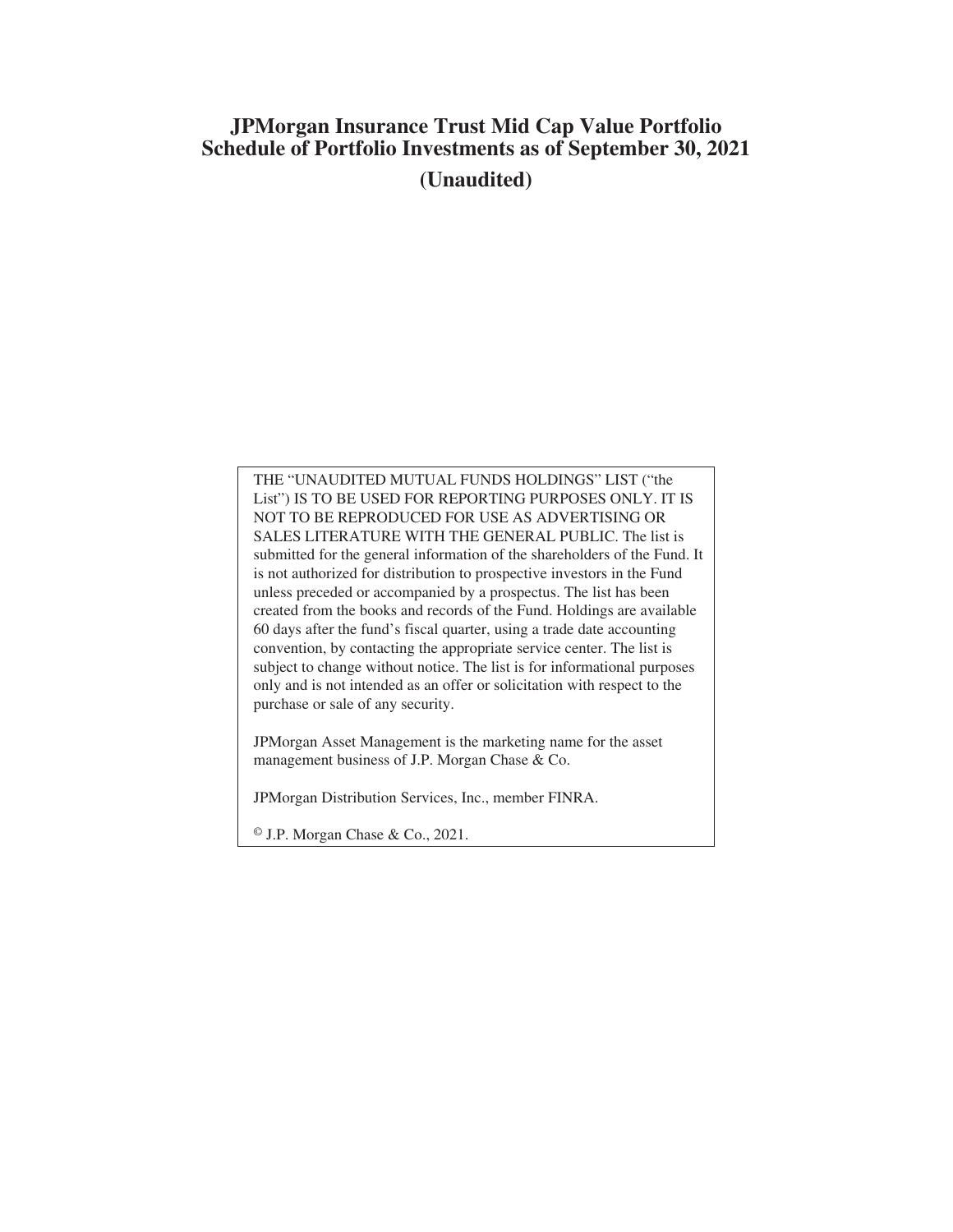# **SCHEDULE OF PORTFOLIO INVESTMENTS**

AS OF SEPTEMBER 30, 2021 (Unaudited)

| Investments                             | Shares (000) | <b>Value (\$000)</b> |
|-----------------------------------------|--------------|----------------------|
| <b>COMMON STOCKS - 98.4%</b>            |              |                      |
| Airlines $-0.6%$                        |              |                      |
| Southwest Airlines Co. *                | 56           | 2,894                |
| Banks $-8.4\%$                          |              |                      |
| Citizens Financial Group, Inc.          | 137          | 6,420                |
| Fifth Third Bancorp                     | 203          | 8,596                |
| Huntington Bancshares, Inc.             | 574          | 8,867                |
| M&T Bank Corp.                          | 50           | 7,485                |
| Regions Financial Corp.                 | 297          | 6,325                |
| Zions Bancorp NA                        | 66           | 4,108                |
|                                         |              | 41,801               |
| Beverages $-1.3%$                       |              |                      |
| Constellation Brands, Inc., Class A     | 18           | 3,727                |
| Keurig Dr Pepper, Inc.                  | 75           |                      |
|                                         |              | 2,546                |
|                                         |              | 6,273                |
| <b>Building Products - 2.6%</b>         |              |                      |
| Carlisle Cos., Inc.                     | 32           | 6,294                |
| Fortune Brands Home & Security, Inc.    | 75           | 6,672                |
|                                         |              | 12,966               |
| Capital Markets — 6.4%                  |              |                      |
| Ameriprise Financial, Inc.              | 33           | 8,835                |
| Northern Trust Corp.                    | 53           | 5,674                |
| Raymond James Financial, Inc.           | 66           | 6,106                |
| State Street Corp.                      | 67           | 5,684                |
| T. Rowe Price Group, Inc.               | 29           | 5,759                |
|                                         |              | 32,058               |
| Chemicals $-1.6%$                       |              |                      |
| Celanese Corp.                          | 29           | 4,310                |
| Valvoline, Inc.                         | 121          | 3,773                |
|                                         |              |                      |
|                                         |              | 8,083                |
| Communications Equipment - 1.8%         |              |                      |
| CommScope Holding Co., Inc. *           | 119          | 1,614                |
| Motorola Solutions, Inc.                | 32           | 7,531                |
|                                         |              | 9,145                |
| <b>Construction Materials — 1.0%</b>    |              |                      |
| Martin Marietta Materials, Inc.         | 14           | 4,836                |
| <b>Consumer Finance — 1.2%</b>          |              |                      |
| <b>Discover Financial Services</b>      | 47           | 5,756                |
| Containers & Packaging - 1.6%           |              |                      |
| Packaging Corp. of America              | 27           | 3,711                |
| Silgan Holdings, Inc.                   | 106          | 4,066                |
|                                         |              | 7,777                |
|                                         |              |                      |
| Distributors $-1.7\%$                   |              |                      |
| Genuine Parts Co.                       | 24           | 2,884                |
| LKQ Corp. *                             | 111          | 5,597                |
|                                         |              | 8,481                |
| Diversified Financial Services $-0.5\%$ |              |                      |
| Voya Financial, Inc.                    | 44           | 2,699                |
| Electric Utilities - 3.2%               |              |                      |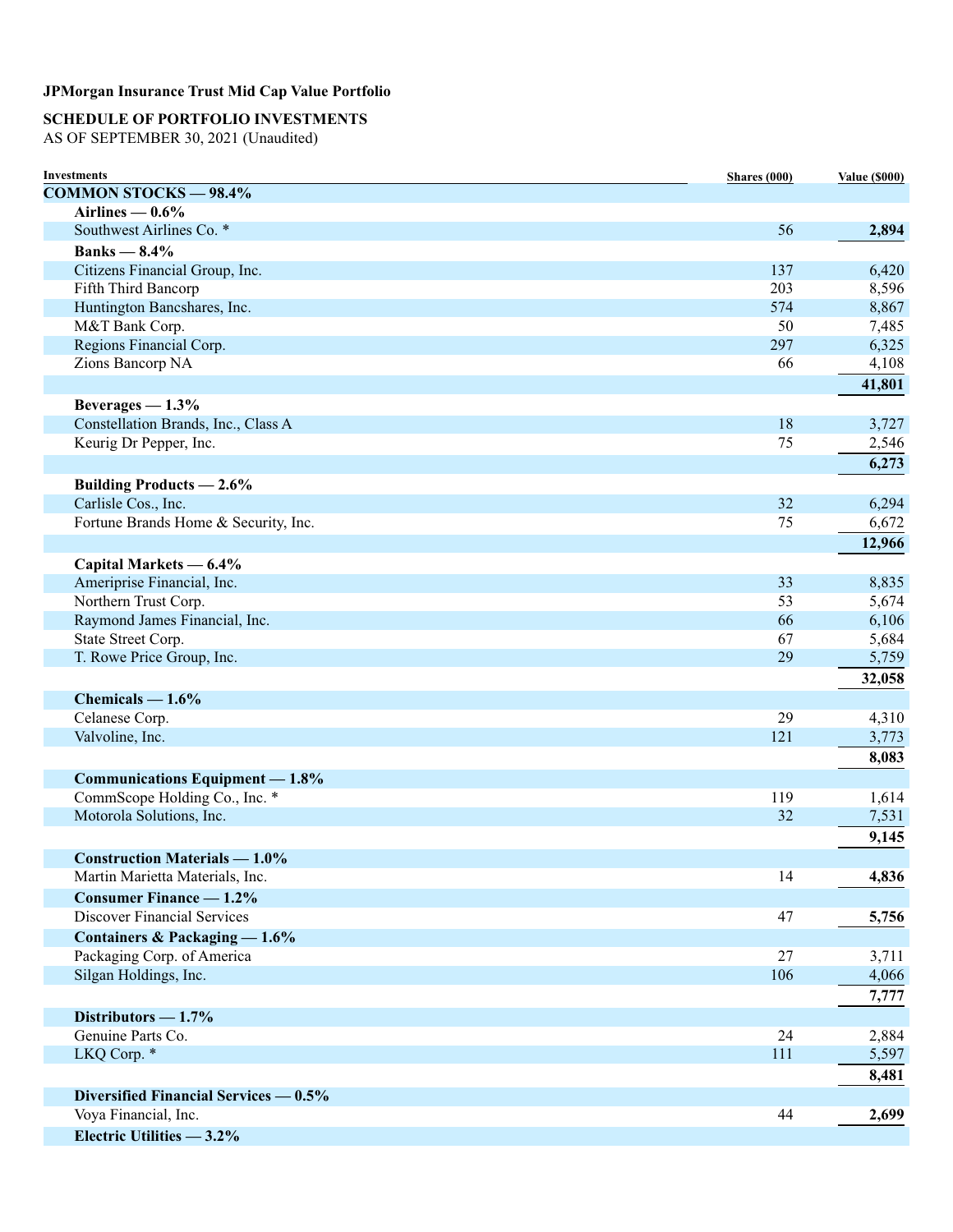| <b>Edison International</b>                           | 63  | 3,511  |
|-------------------------------------------------------|-----|--------|
| Entergy Corp.                                         | 55  | 5,461  |
| Xcel Energy, Inc.                                     | 116 | 7,244  |
|                                                       |     | 16,216 |
| Electrical Equipment - 3.4%                           |     |        |
| Acuity Brands, Inc.                                   | 35  | 6,106  |
| AMETEK, Inc.                                          | 37  | 4,628  |
| Hubbell, Inc.                                         | 35  | 6,244  |
|                                                       |     | 16,978 |
| Electronic Equipment, Instruments & Components - 3.6% |     |        |
| Amphenol Corp., Class A                               | 80  | 5,827  |
| CDW Corp.                                             | 22  | 4,085  |
| Keysight Technologies, Inc. *                         | 14  | 2,238  |
| <b>SYNNEX Corp.</b>                                   | 57  | 5,883  |
|                                                       |     | 18,033 |
|                                                       |     |        |
| Entertainment $-0.9\%$                                |     |        |
| Zynga, Inc., Class A*                                 | 573 | 4,313  |
| Equity Real Estate Investment Trusts (REITs) - 9.8%   |     |        |
| American Homes 4 Rent, Class A                        | 114 | 4,335  |
| AvalonBay Communities, Inc.                           | 20  | 4,337  |
| Boston Properties, Inc.                               | 38  | 4,072  |
| Brixmor Property Group, Inc.                          | 131 | 2,888  |
| Essex Property Trust, Inc.                            | 9   | 2,938  |
| <b>Federal Realty Investment Trust</b>                | 19  | 2,238  |
| <b>JBG SMITH Properties</b>                           | 59  | 1,754  |
| Kimco Realty Corp.                                    | 157 | 3,253  |
| Mid-America Apartment Communities, Inc.               | 14  | 2,529  |
| Rayonier, Inc.                                        | 120 | 4,265  |
| Regency Centers Corp.                                 | 36  | 2,433  |
| Rexford Industrial Realty, Inc.                       | 37  | 2,115  |
| Sun Communities, Inc.                                 | 13  | 2,417  |
| Ventas, Inc.                                          | 37  | 2,062  |
| Weyerhaeuser Co.                                      | 129 | 4,588  |
| WP Carey, Inc.                                        | 34  | 2,450  |
|                                                       |     | 48,674 |
| Food & Staples Retailing $-1.3\%$                     |     |        |
| Kroger Co. (The)                                      | 85  | 3,428  |
| US Foods Holding Corp. *                              | 90  | 3,119  |
|                                                       |     | 6,547  |
|                                                       |     |        |
| Food Products — 0.9%<br>Post Holdings, Inc. *         | 40  |        |
|                                                       |     | 4,418  |
| Gas Utilities $-1.2\%$                                |     |        |
| National Fuel Gas Co.                                 | 113 | 5,909  |
| Health Care Equipment & Supplies $-1.2\%$             |     |        |
| Zimmer Biomet Holdings, Inc.                          | 42  | 6,217  |
| <b>Health Care Providers &amp; Services - 4.9%</b>    |     |        |
| AmerisourceBergen Corp.                               | 47  | 5,671  |
| Henry Schein, Inc. *                                  | 54  | 4,145  |
| Humana, Inc.                                          | 4   | 1,666  |
| Laboratory Corp. of America Holdings *                | 26  | 7,235  |
| Universal Health Services, Inc., Class B              | 40  | 5,502  |
|                                                       |     | 24,219 |
| Hotels, Restaurants & Leisure - 1.0%                  |     |        |
| Darden Restaurants, Inc.                              | 17  | 2,541  |
| Expedia Group, Inc. *                                 | 15  | 2,508  |
|                                                       |     |        |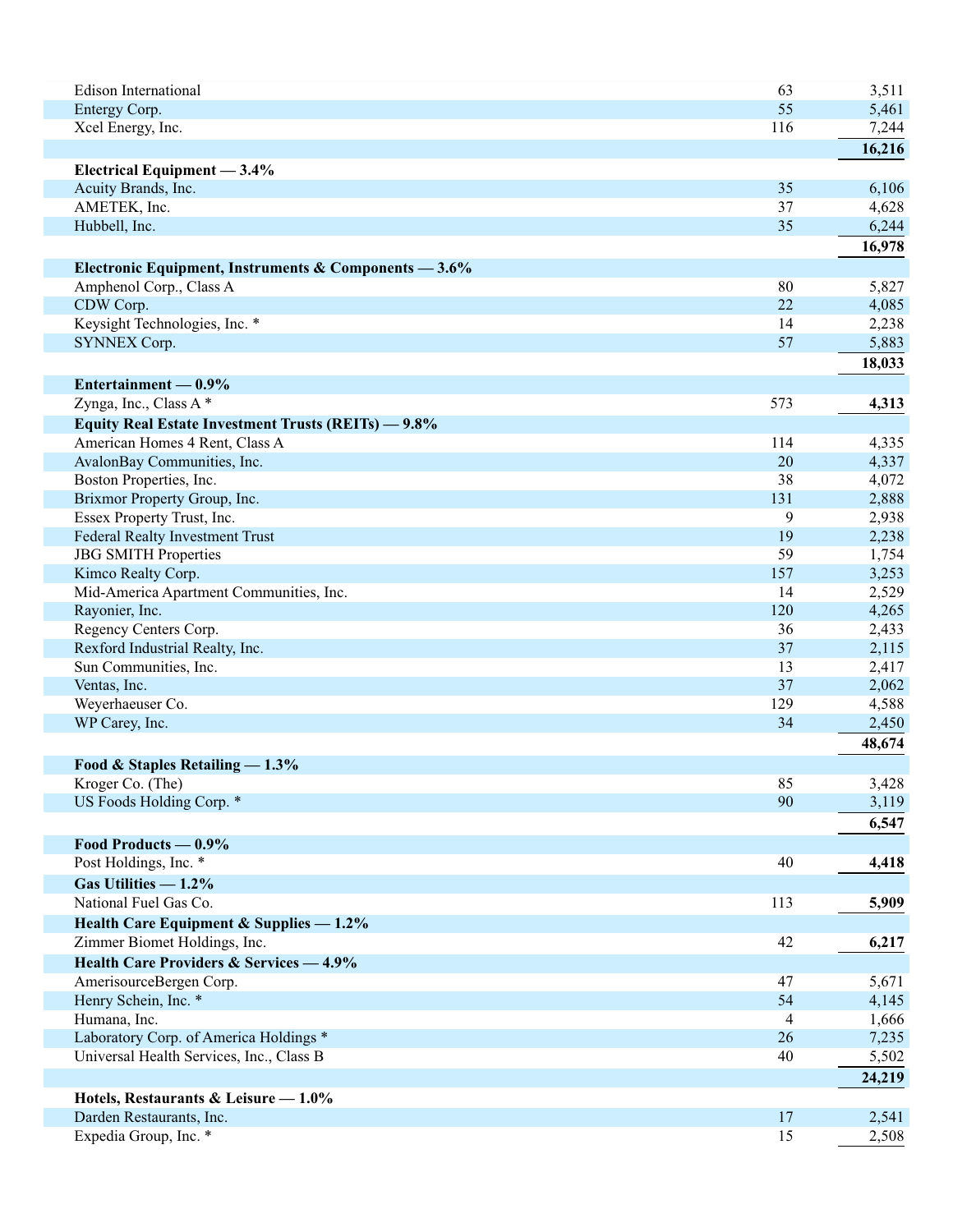|                             |     | 5,049 |
|-----------------------------|-----|-------|
| Household Durables $-1.8\%$ |     |       |
| Mohawk Industries, Inc. *   | 22  | 3,880 |
| Newell Brands, Inc.         | 234 | 5,174 |
|                             |     | 9.054 |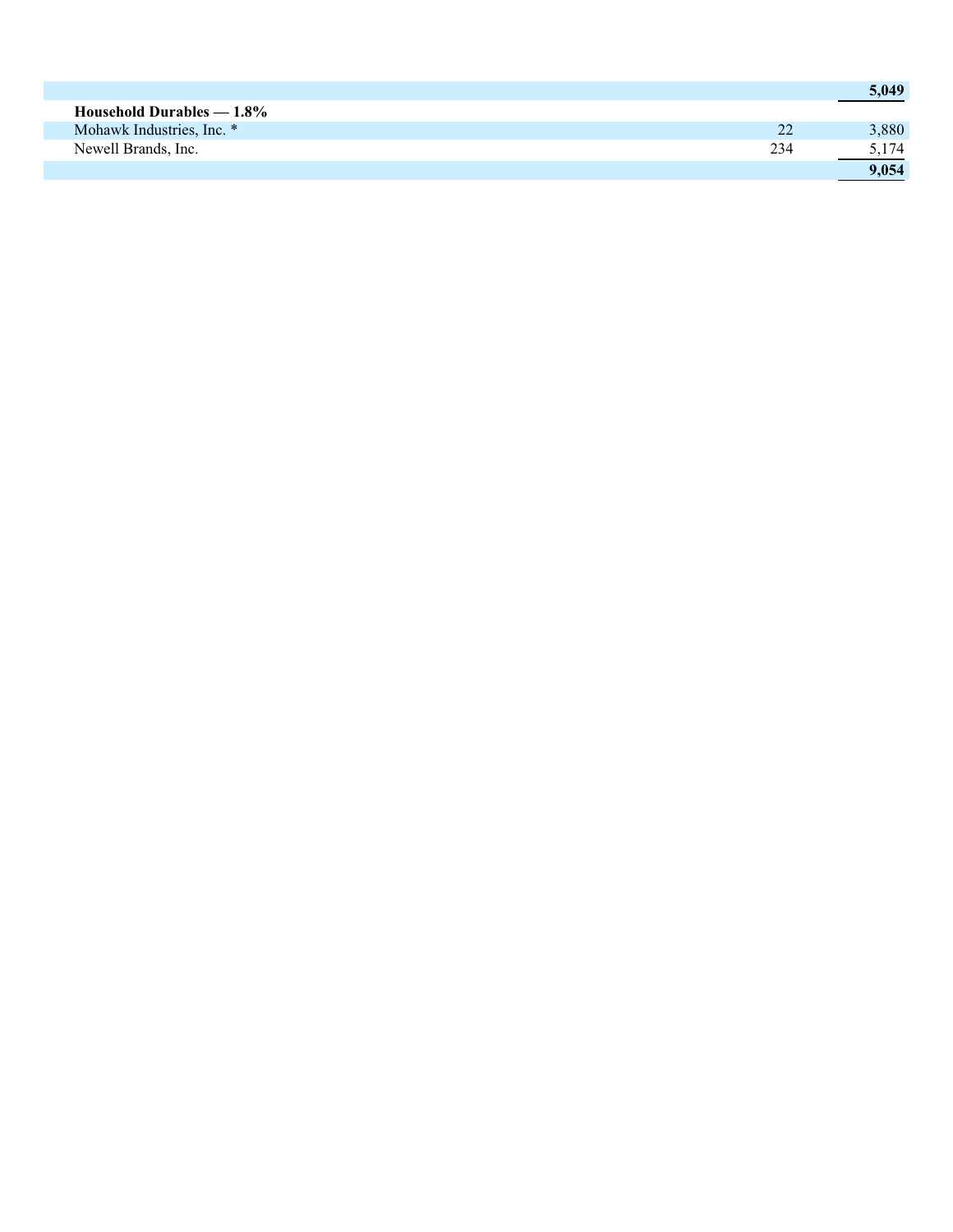# **SCHEDULE OF PORTFOLIO INVESTMENTS**

AS OF SEPTEMBER 30, 2021 (Unaudited) (continued)

| Investments                                     | Shares (000) | <b>Value (\$000)</b> |
|-------------------------------------------------|--------------|----------------------|
| Household Products — 0.5%                       |              |                      |
| Energizer Holdings, Inc.                        | 61           | 2,382                |
| Insurance $-6.0\%$                              |              |                      |
| Alleghany Corp. *                               | 4            | 2,515                |
| Arch Capital Group Ltd. *                       | 59           | 2,265                |
| Hartford Financial Services Group, Inc. (The)   | 74           | 5,174                |
| Lincoln National Corp.                          | 59           | 4,058                |
| Loews Corp.                                     | 140          | 7,524                |
| Progressive Corp. (The)                         | 33           | 3,003                |
| RenaissanceRe Holdings Ltd. (Bermuda)           | 15           | 2,076                |
| WR Berkley Corp.                                | 48           | 3,495                |
|                                                 |              | 30,110               |
| Interactive Media & Services — 0.9%             |              |                      |
| InterActiveCorp.*                               | 34           | 4,416                |
| IT Services $-1.0\%$                            |              |                      |
| FleetCor Technologies, Inc. *                   | 18           | 4,815                |
| Machinery $-5.4\%$                              |              |                      |
| <b>IDEX</b> Corp.                               | 17           | 3,605                |
| ITT, Inc.                                       | 63           | 5,422                |
| Lincoln Electric Holdings, Inc.                 | 40           | 5,091                |
| Middleby Corp. (The) *                          | 27           | 4,536                |
| Snap-on, Inc.                                   | 21           | 4,463                |
| Timken Co. (The)                                | 62           | 4,024                |
|                                                 |              | 27,141               |
| Media $-3.0\%$                                  |              |                      |
| Liberty Broadband Corp., Class C*               | 47           | 8,105                |
| Liberty Media Corp.-Liberty SiriusXM, Class C * | 147          | 6,978                |
|                                                 |              | 15,083               |
|                                                 |              |                      |
| Metals & Mining $-0.7%$                         |              |                      |
| Freeport-McMoRan, Inc.                          | 114          | 3,720                |
| Multiline Retail $-0.7%$                        |              |                      |
| Kohl's Corp.                                    | 73           | 3,436                |
| Multi-Utilities $-3.1\%$                        |              |                      |
| CMS Energy Corp.                                | 108          | 6,444                |
| Sempra Energy                                   | 21           | 2,611                |
| WEC Energy Group, Inc.                          | 73           | 6,409                |
|                                                 |              | 15,464               |
| Oil, Gas & Consumable Fuels - 4.5%              |              |                      |
| Cabot Oil & Gas Corp.                           | 360          | 7,829                |
| Diamondback Energy, Inc.                        | 84           | 7,975                |
| Williams Cos., Inc. (The)                       | 259          | 6,730                |
|                                                 |              | 22,534               |
| Pharmaceuticals $-0.5%$                         |              |                      |
| Jazz Pharmaceuticals plc *                      | 19           | 2,466                |
| Professional Services — 0.9%                    |              |                      |
| Leidos Holdings, Inc.                           | 48           | 4,660                |
| Real Estate Management & Development - 1.3%     |              |                      |
| CBRE Group, Inc., Class A*                      | 67           | 6,559                |
| Semiconductors & Semiconductor Equipment - 1.0% |              |                      |
|                                                 |              |                      |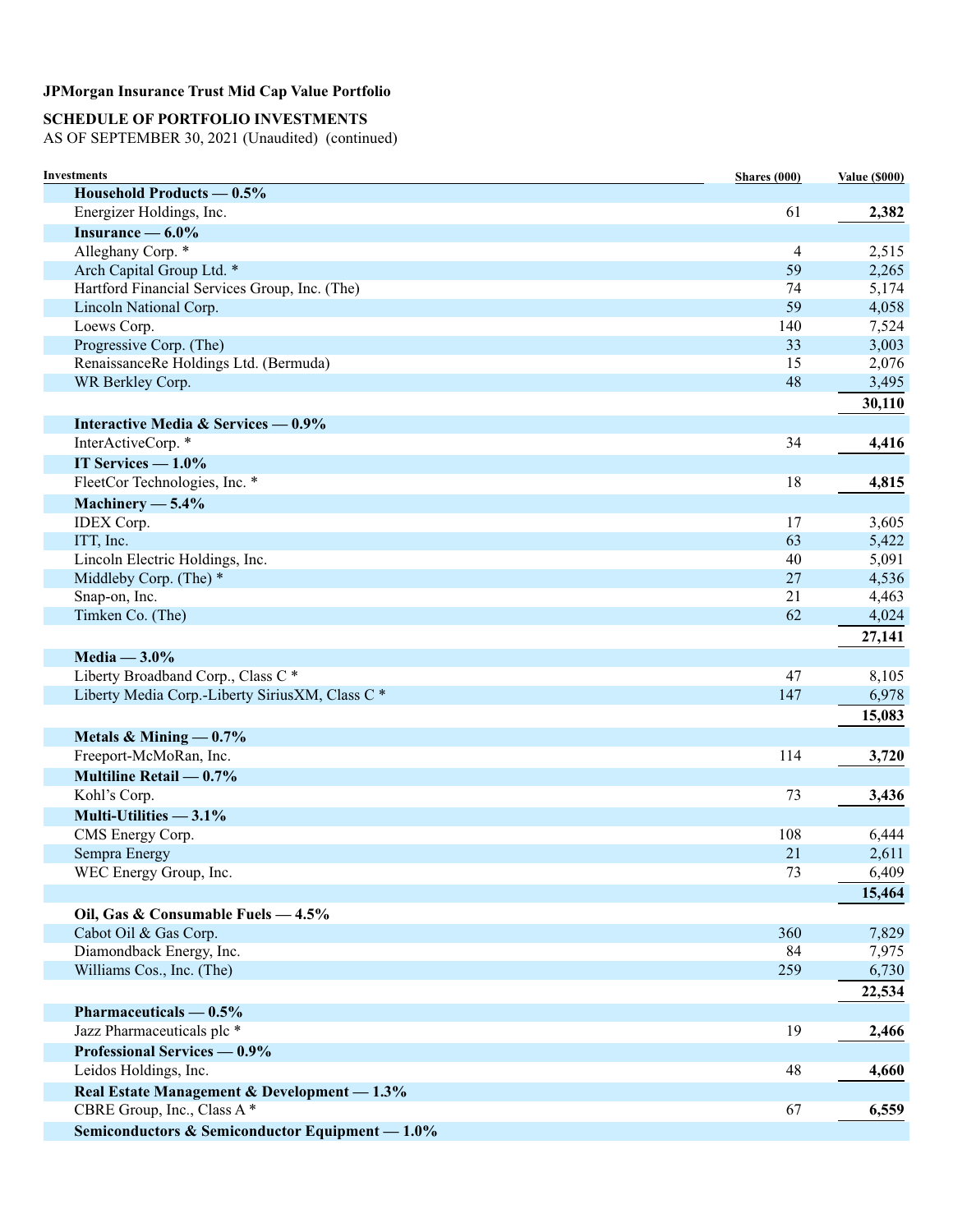| Analog Devices, Inc.                                                                 | 28    | 4,772   |
|--------------------------------------------------------------------------------------|-------|---------|
| Software $-0.9\%$                                                                    |       |         |
| NortonLifeLock, Inc.                                                                 | 186   | 4,704   |
| Specialty Retail $-3.3\%$                                                            |       |         |
| AutoZone, Inc. *                                                                     | 5     | 7,774   |
| Best Buy Co., Inc.                                                                   | 50    | 5,236   |
| Gap, Inc. (The)                                                                      | 150   | 3,413   |
|                                                                                      |       | 16,423  |
| Textiles, Apparel & Luxury Goods - 2.3%                                              |       |         |
| Carter's, Inc.                                                                       | 44    | 4,308   |
| Ralph Lauren Corp.                                                                   | 38    | 4,214   |
| Tapestry, Inc.                                                                       | 84    | 3,111   |
|                                                                                      |       | 11,633  |
| Thrifts & Mortgage Finance $-0.5\%$                                                  |       |         |
| MGIC Investment Corp.                                                                | 165   | 2,469   |
| <b>TOTAL COMMON STOCKS</b>                                                           |       |         |
| (Cost \$295,656)                                                                     |       | 491,183 |
| <b>SHORT-TERM INVESTMENTS — 1.4%</b>                                                 |       |         |
| <b>INVESTMENT COMPANIES - 1.4%</b>                                                   |       |         |
| JPMorgan U.S. Government Money Market Fund Class Institutional Shares, 0.01% (a) (b) |       |         |
| (Cost \$7,139)                                                                       | 7,139 | 7,139   |
| Total Investments - 99.8%                                                            |       |         |
| (Cost \$302,795)                                                                     |       | 498,322 |
| Other Assets Less Liabilities — 0.2%                                                 |       | 773     |
| <b>Net Assets — 100.0%</b>                                                           |       | 499,095 |
|                                                                                      |       |         |

Percentages indicated are based on net assets.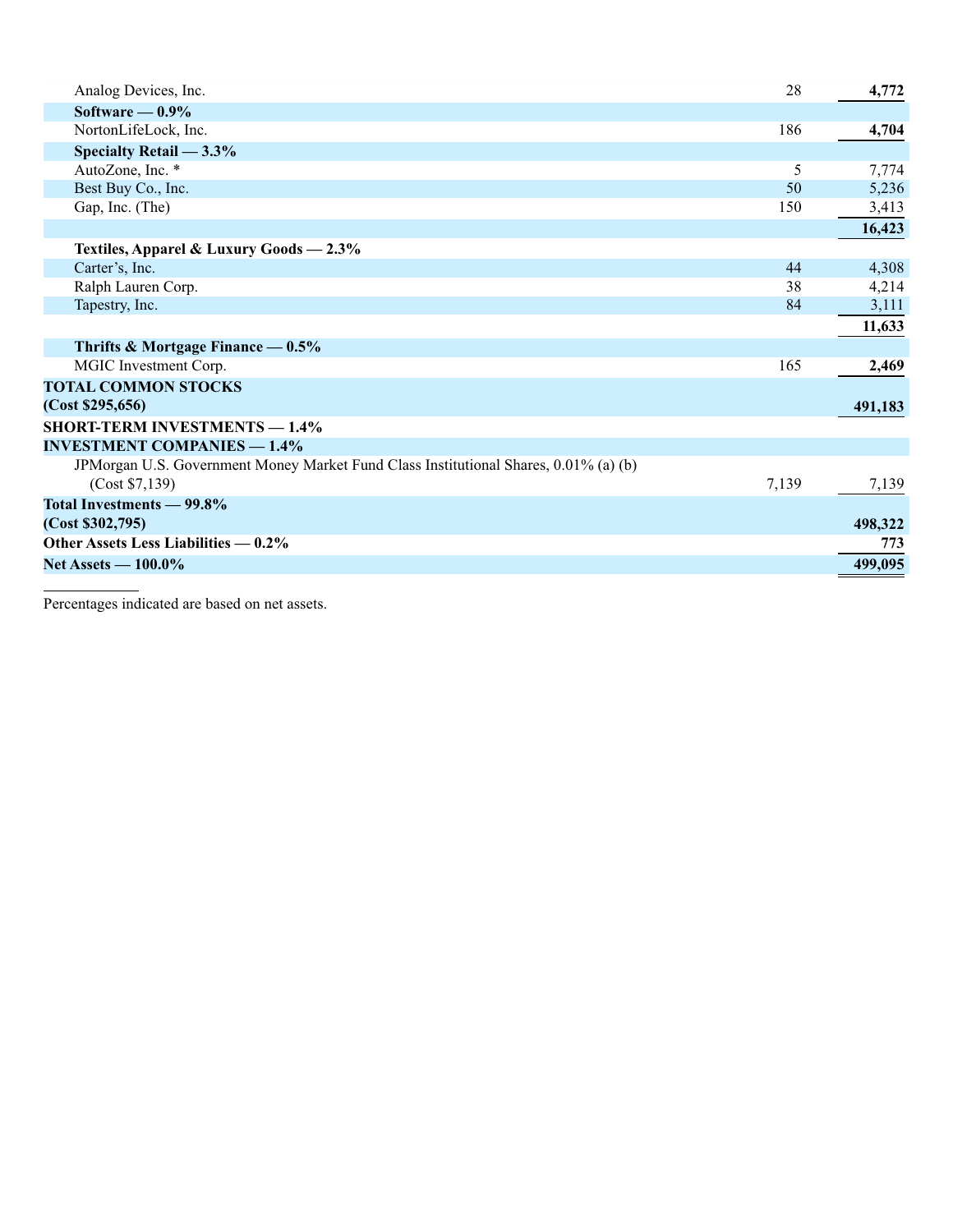### **SCHEDULE OF PORTFOLIO INVESTMENTS**

AS OF SEPTEMBER 30, 2021 (Unaudited) (continued)

- (a) Investment in an affiliated fund, which is registered under the Investment Company Act of 1940, as amended, and is advised by J.P. Morgan Investment Management Inc.
- (b) The rate shown is the current yield as of September 30, 2021.<br>Non-income producing security.
- Non-income producing security.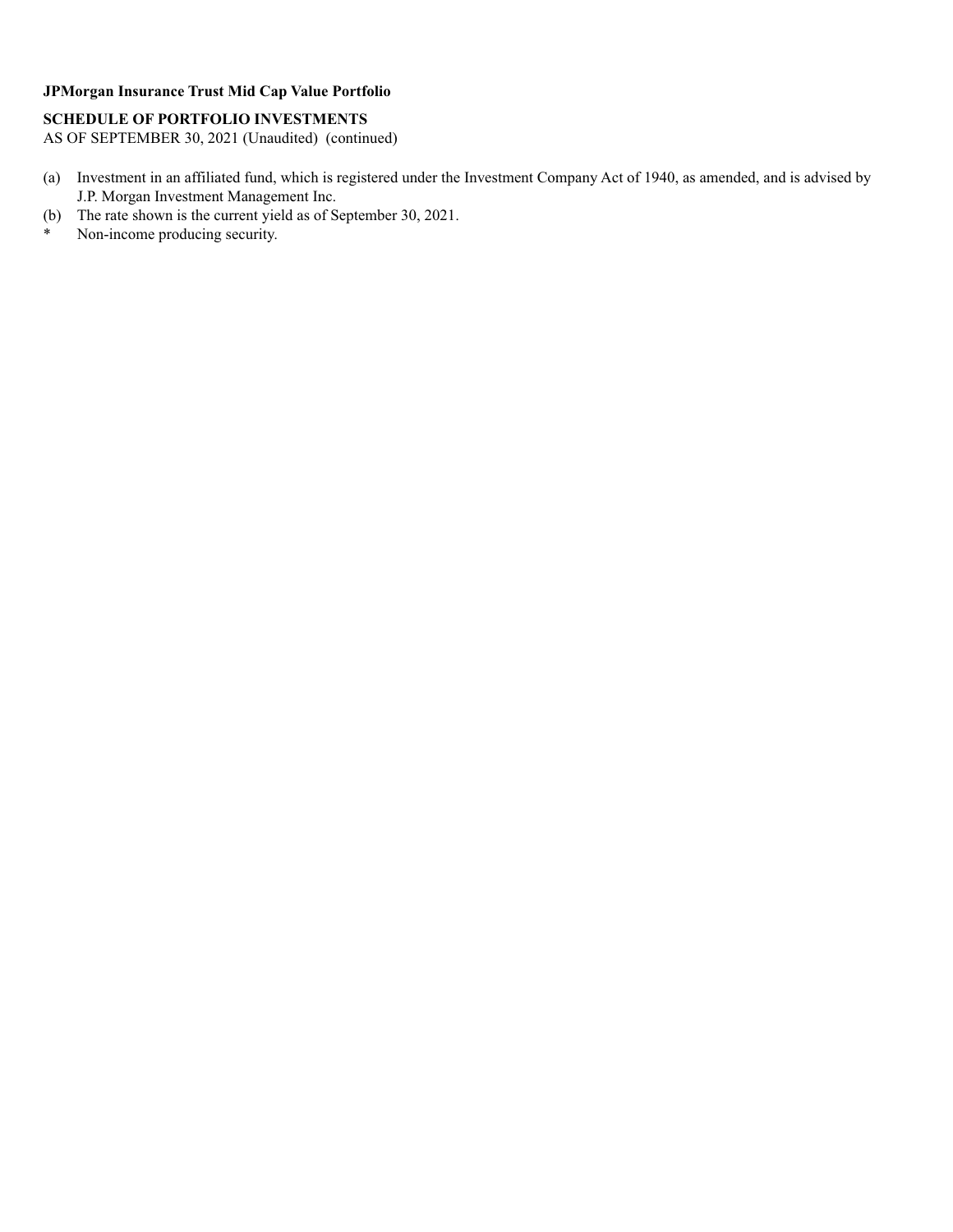### **SCHEDULE OF PORTFOLIO INVESTMENTS**

AS OF SEPTEMBER 30, 2021 (Unaudited) (continued) (Dollar values in thousands)

**A. Valuation of Investments** — Investments are valued in accordance with U.S. generally accepted accounting principles ("GAAP") and the Portfolio's valuation policies set forth by, and under the supervision and responsibility of, the Board of Trustees of the Trust (the "Board"), which established the following approach to valuation, as described more fully below: (i) investments for which market quotations are readily available shall be valued at their market value and (ii) all other investments for which market quotations are not readily available shall be valued at their fair value as determined in good faith by the Board.

J.P. Morgan Investment Management Inc. (the "Administrator") has established the J.P. Morgan Asset Management Americas Valuation Committee ("AVC") to assist the Board with the oversight and monitoring of the valuation of the Portfolio's investments. The Administrator implements the valuation policies of the Portfolio's investments, as directed by the Board. The AVC oversees and carries out the policies for the valuation of investments held in the Portfolio. This includes monitoring the appropriateness of fair values based on results of ongoing valuation oversight including, but not limited, to consideration of macro or security specific events, market events, and pricing vendor and broker due diligence. The Administrator is responsible for discussing and assessing the potential impacts to the fair values on an ongoing basis, and, at least on a quarterly basis, with the AVC and the Board.

Equities and other exchange-traded instruments are valued at the last sale price or official market closing price on the primary exchange on which the instrument is traded before the net asset values ("NAV") of the Portfolio are calculated on a valuation date.

Investments in open-end investment companies ("Underlying Funds") are valued at each Underlying Fund's NAV per share as of the report date.

Valuations reflected in this report are as of the report date. As a result, changes in valuation due to market events and/or issuer-related events after the report date and prior to issuance of the report are not reflected herein.

The various inputs that are used in determining the valuation of the Portfolio's investments are summarized into the three broad levels listed below.

- Level 1 Unadjusted inputs using quoted prices in active markets for identical investments.
- Level 2 Other significant observable inputs including, but not limited to, quoted prices for similar investments, inputs other than quoted prices that are observable for investments (such as interest rates, prepayment speeds, credit risk, etc.) or other market corroborated inputs.
- Level 3 Significant inputs based on the best information available in the circumstances, to the extent observable inputs are not available (including the Portfolio's assumptions in determining the fair value of investments).

A financial instrument's level within the fair value hierarchy is based on the lowest level of any input, both individually and in the aggregate, that is significant to the fair value measurement. The inputs or methodology used for valuing instruments are not necessarily an indication of the risk associated with investing in those instruments.

The following table represents each valuation input as presented on the Schedule of Portfolio Investments ("SOI"):